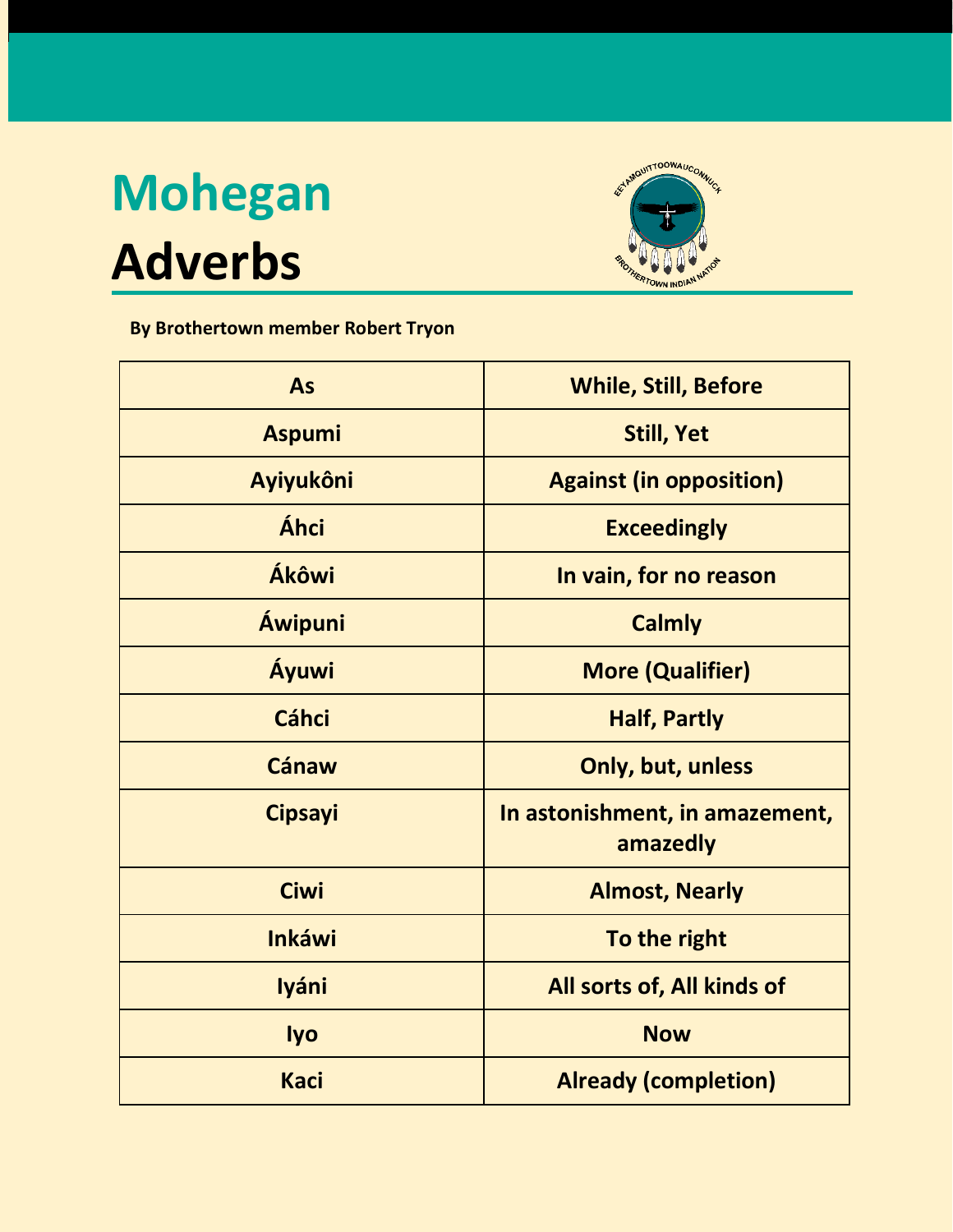| <b>Kipi</b>        | <b>Quickly</b>                                               |
|--------------------|--------------------------------------------------------------|
| 'kiyo              | <b>Earthward</b>                                             |
| <b>Koci</b>        | It begins                                                    |
| <b>Kôcuci</b>      | A little bit, only a little                                  |
| <b>Kôta</b>        | At the same time, in the same<br>place, in close association |
| <b>Macish</b>      | <b>At last</b>                                               |
| <b>Macush</b>      | Last (in order)                                              |
| <b>Mamôyapi</b>    | Of, about, or concerning a spider                            |
| <b>Mawmacish</b>   | The very last                                                |
| <b>Mayuni</b>      | <b>Slowly, gently, softly</b>                                |
| <b>Máqamtunayo</b> | <b>Westward</b>                                              |
| <b>Mihki</b>       | <b>Strongly</b>                                              |
| <b>Minkiyi</b>     | <b>Harder, Firmer</b>                                        |
| <b>Miyaco</b>      | <b>Leftward</b>                                              |
| <b>Mohci</b>       | <b>Sure, certainly, definitely</b>                           |
| <b>Mômansh</b>     | <b>Sometimes</b>                                             |
| <b>Mucimi</b>      | <b>Always, forever</b>                                       |
| <b>Mupowi</b>      | <b>Snowy</b>                                                 |
| <b>Mushôtowi</b>   | <b>Loudly</b>                                                |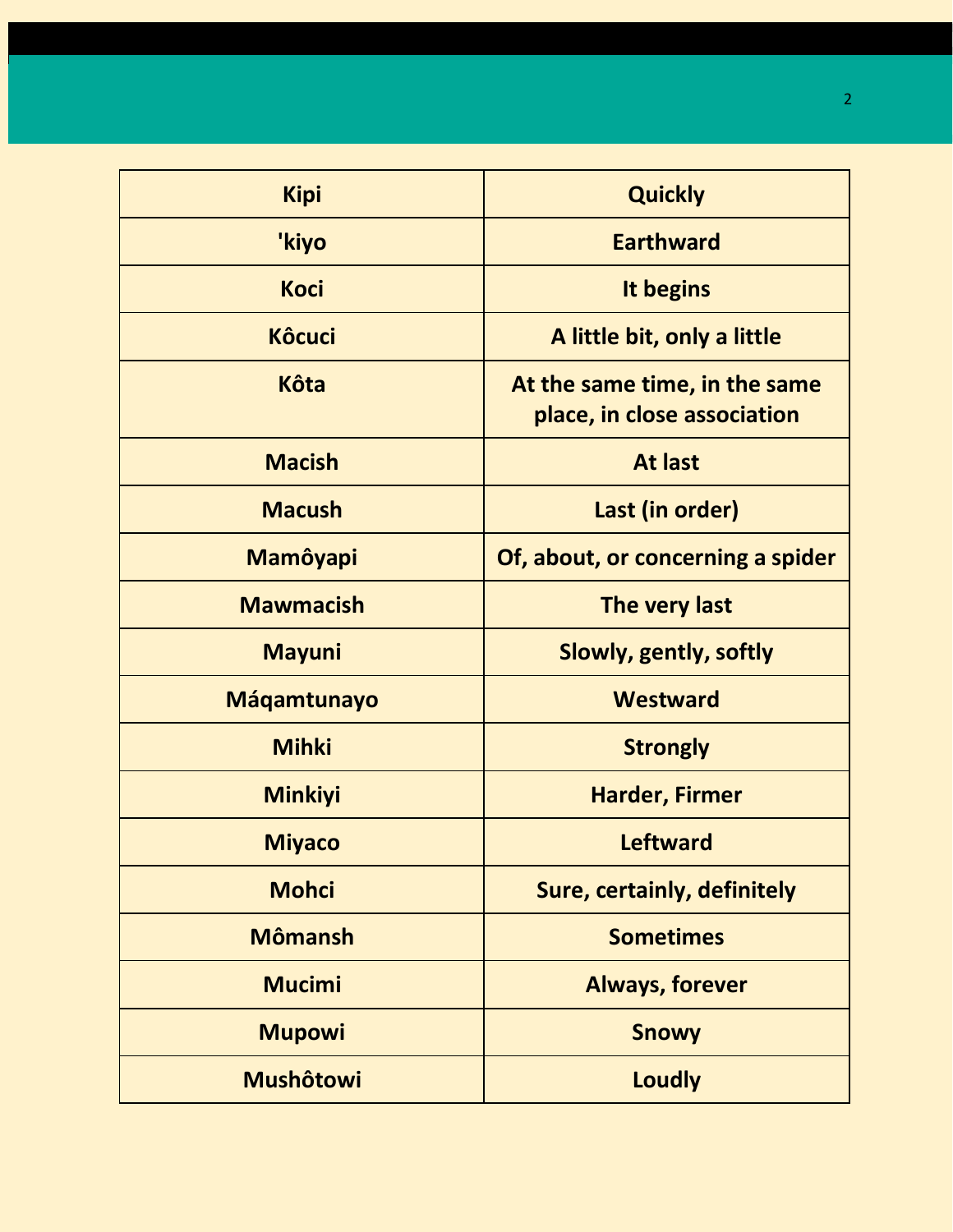| <b>Mutôm</b>       | <b>Never</b>                                 |
|--------------------|----------------------------------------------|
| Muyáyi             | <b>Together</b>                              |
| <b>Nanô</b>        | It increases, more and more,<br>increasingly |
| <b>Nanumayo</b>    | <b>Northward</b>                             |
| <b>Naquti</b>      | continually, all the time, always            |
| <b>Nayawi</b>      | <b>Freely, free</b>                          |
| <b>Náhtôwi</b>     | <b>Second, next</b>                          |
| <b>Nátiyôh</b>     | <b>Since</b>                                 |
| <b>Náyáwihtiyi</b> | <b>Safely</b>                                |
| <b>Nikôni</b>      | <b>Firstly</b>                               |
| <b>Nipôwi</b>      | At night, during the night                   |
| <b>Nit</b>         | Then, at that time                           |
| <b>Noci</b>        | From that time, therefrom,<br>henceforth     |
| <b>Notáhshá</b>    | Insufficient, not enough                     |
| <b>Nukumi</b>      | <b>Easily</b>                                |
| <b>Nuniqi</b>      | <b>Perilous, dangerous</b>                   |
| <b>Nugôhtuk</b>    | In danger                                    |
| <b>Nusáhki</b>     | all the while, so long as                    |
| <b>Nusuwi</b>      | Lonely, alone                                |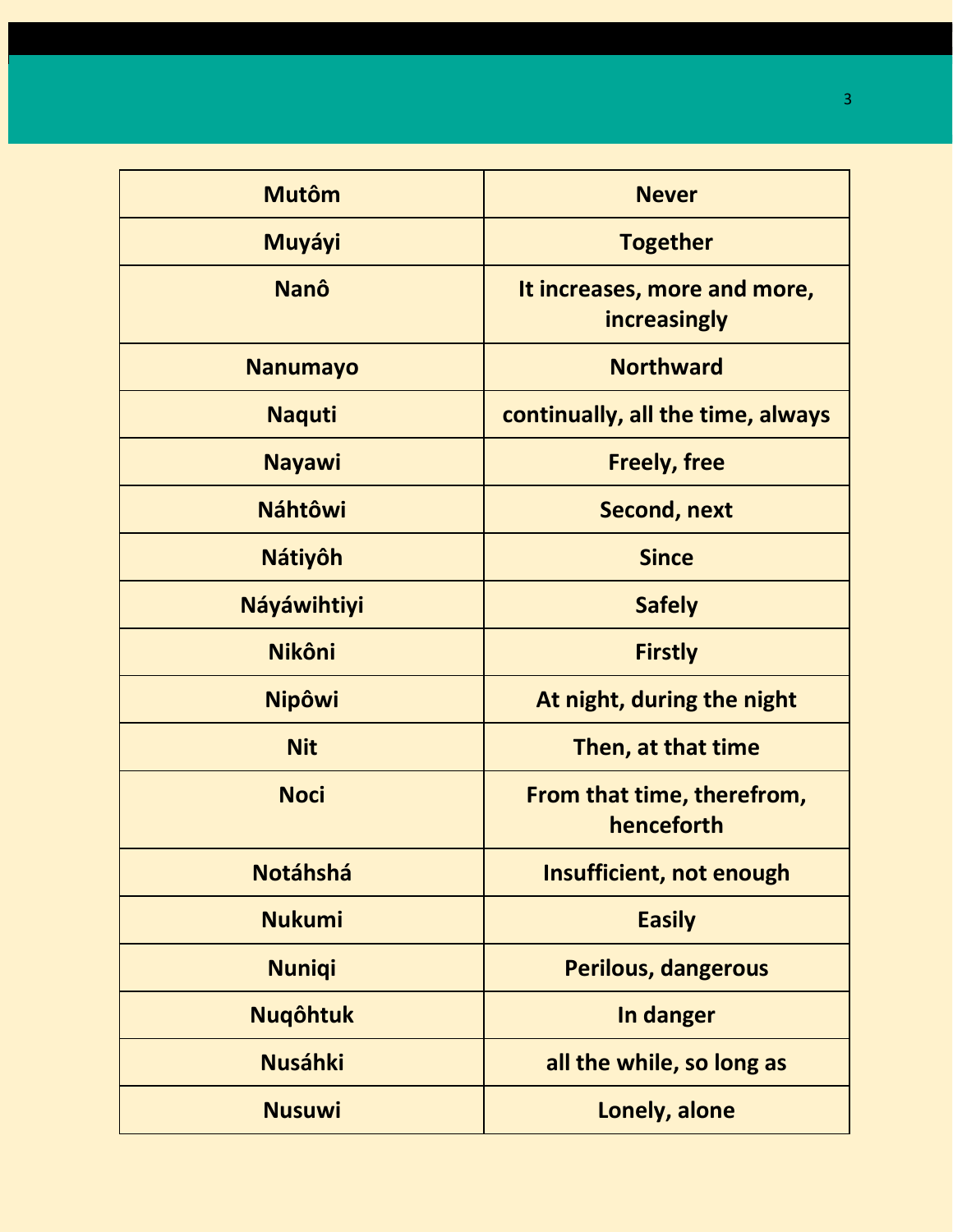| <b>Ôkowi</b>      | Away, beyond                          |
|-------------------|---------------------------------------|
| <b>Ôkatuk</b>     | <b>More (quantifier)</b>              |
| <b>Ôkatukanuk</b> | Otherwise, elsewhere, 'at<br>another' |
| <b>Öpitak</b>     | <b>Afterward, after that</b>          |
| <b>Ôqamámowi</b>  | <b>Full of sorrow, in sorrow</b>      |
| Ôqi               | Sorely, severely, grievously          |
| <b>Ôtay</b>       | <b>Then</b>                           |
| Paci              | <b>Until</b>                          |
| <b>Paswôsi</b>    | Soon                                  |
| <b>Paswu</b>      | <b>Lately</b>                         |
| Páhki             | Maybe, perhaps                        |
| <b>Páhsut</b>     | Later, later on, in a while           |
| <b>Piyowi</b>     | <b>Strange, uncommon</b>              |
| Pômi              | <b>During</b>                         |
| Qaci              | <b>Outside of, outdoors</b>           |
| Qi                | Up                                    |
| Qinô              | As soon as, scarcely                  |
| <b>Qôpak</b>      | When                                  |
| Qunupki           | <b>Everywhere</b>                     |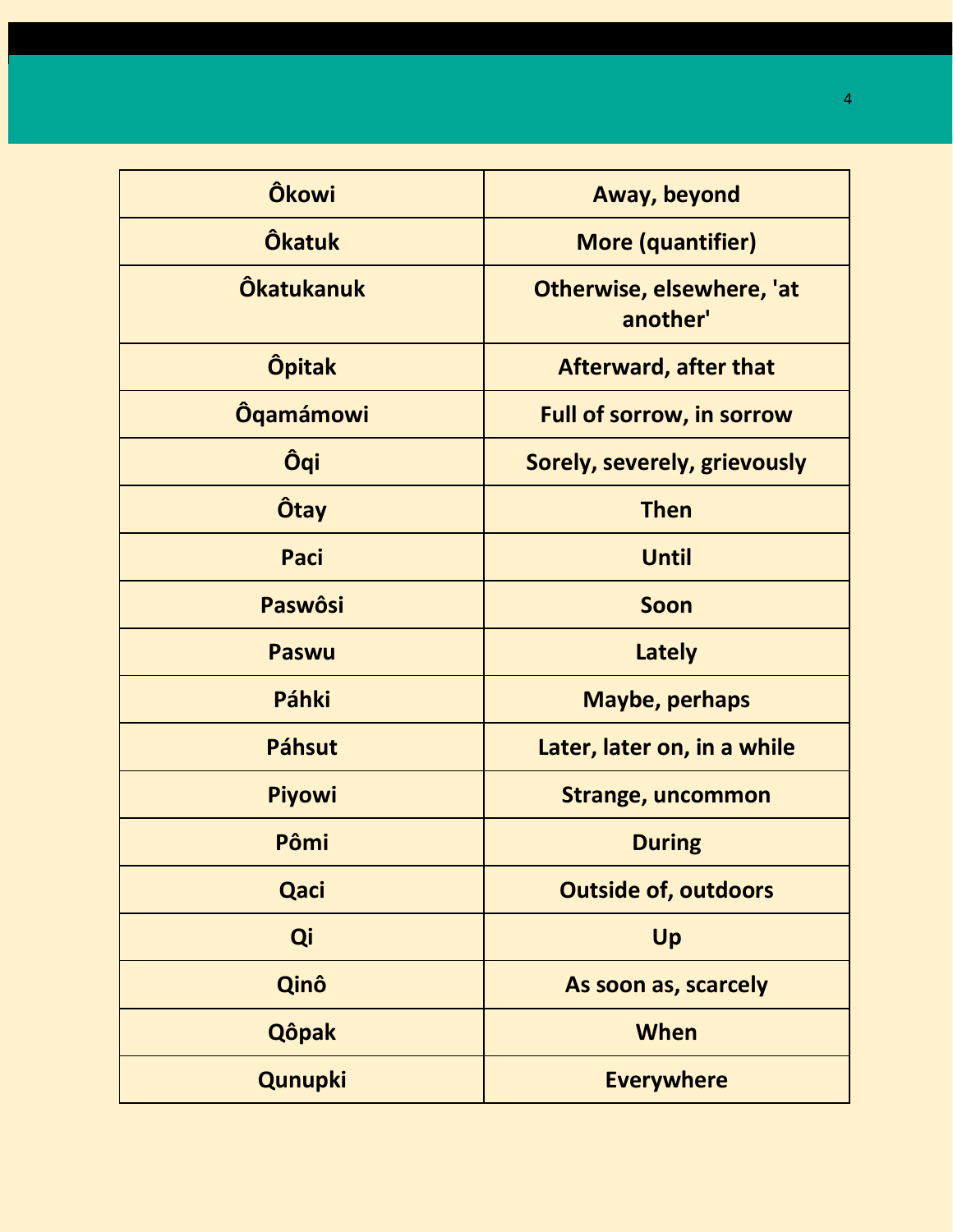| <b>Quski</b>    | <b>Backward</b>                              |
|-----------------|----------------------------------------------|
| Sáp             | <b>Tomorrow</b>                              |
| Sipáhtuwi       | <b>Continuing, enduring, continually</b>     |
| <b>Skisho</b>   | <b>Quick, quickly</b>                        |
| Sôpwi           | <b>Uprightly, straight</b>                   |
| <b>Sôwanayo</b> | <b>Southward</b>                             |
| <b>Sun</b>      | Is it?                                       |
| <b>Sunamutu</b> | Isn't it?                                    |
| <b>Tátupi</b>   | the same, alike, equally, in<br>the same way |
| <b>Tiyanuk</b>  | presently, immediately,<br>quickly           |
| <b>Tiyaqi</b>   | Any                                          |
| Utáh            | To what, Wherein, Whether                    |
| <b>Utuyuw</b>   | <b>Where</b>                                 |
| <b>Wani</b>     | <b>Without, Destitute of</b>                 |
| Wi              | <b>Well, good</b>                            |
| <b>Wikôci</b>   | <b>Often, commonly</b>                       |
| <b>Wimuqut</b>  | <b>Really, truly, verily</b>                 |
| <b>Wiski</b>    | newly, new;<br>young,                        |